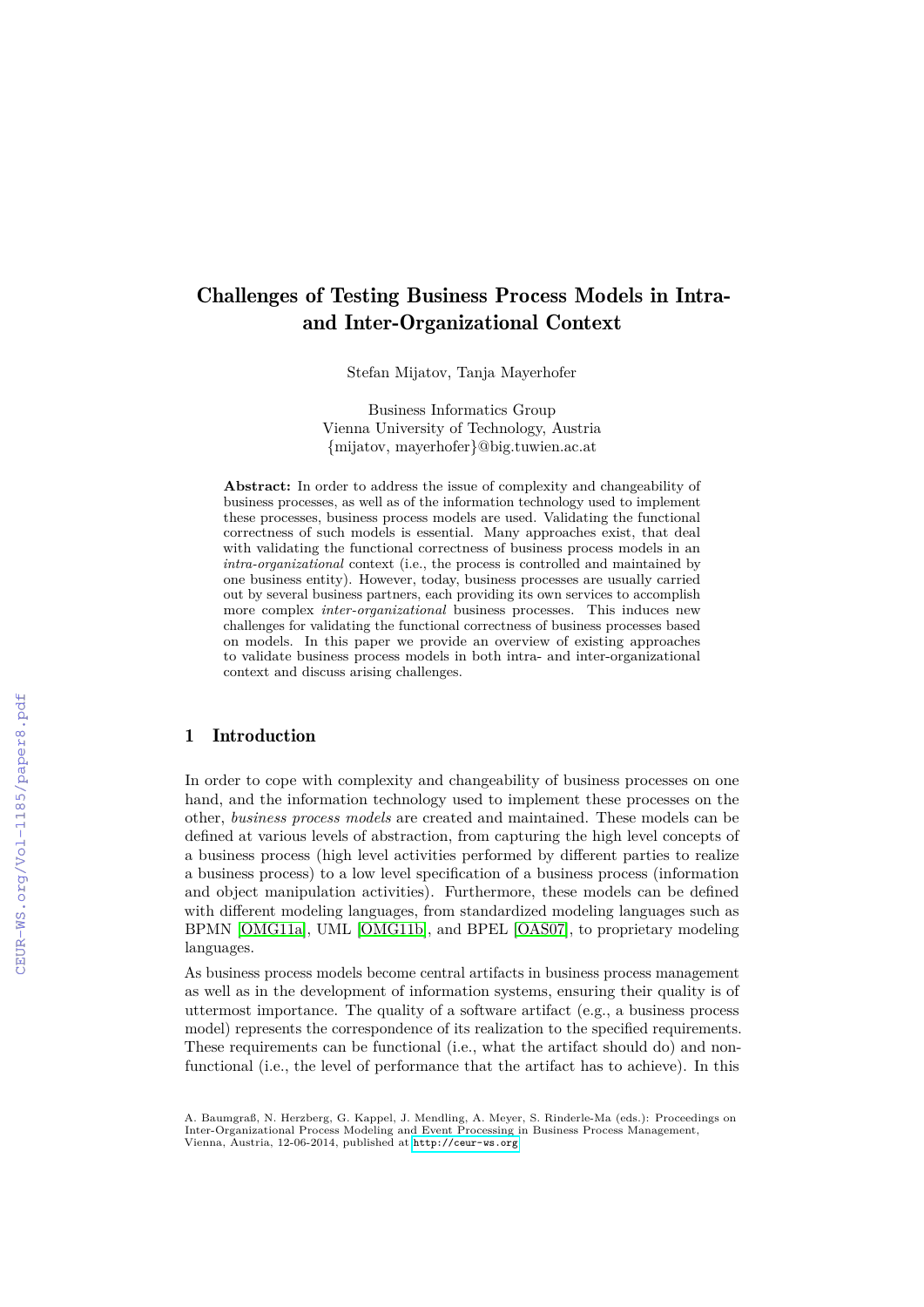paper we focus on techniques for validating the functional correctness of business processes based on models.

There are many challenges that have to be addressed in this context. On one hand, organizations use different modeling languages for specifying their business processes. For validating the functional correctness of models, precisely defined semantics of the used modeling languages is a prerequisite. However, many organizations use modeling languages without or with partially defined semantics. On the other hand, in today's highly globalized business world, business processes are often realized by several cooperating organizations in order to achieve a common business objective. In this context, new challenges arise, such as autonomy, heterogeneity, and the support for coordination, which all may induce additional challenges to validating business processes.

This paper is structured as follows. In Section [2](#page-1-0) and Section [3](#page-4-0) we present existing approaches for validating functional properties of business processes based on business process models in an intra- and inter-organizational context. Thereby, we consider analysis, simulation, verification, as well as testing techniques. We focus on the three most popular modeling languages for business process modeling, namely BPMN, UML activity diagrams, and BPEL. In Section [4,](#page-7-0) challenges arising for validating both intra- and inter-organizational business processes are discussed. In Section [5](#page-8-0) we briefly describe our own testing framework for UML activity diagrams based on the fUML standard [\[OMG11c\]](#page-12-0) and discuss how the identified challenges can be addressed by this framework. Finally, we conclude our paper in Section [6.](#page-10-0)

#### <span id="page-1-0"></span>2 Validating Intra-Organizational Business Process Models

In this section we present relevant existing work on the validation of business processes modeled with the Business Process Model and Notation language [\[OMG11a\]](#page-12-1), UML Activity Diagrams [\[OMG11b\]](#page-12-2), and the Business Process Execution Language (BPEL) [\[OAS07\]](#page-12-3), which represent the most popular modeling notations used in both academy and industry.

## 2.1 Business Process Model and Notation (BPMN)

One of the most popular modeling languages for specifying business processes at the level of domain analysis and high-level system design is the Business Process Model and Notation (BPMN) language [\[OMG11a\]](#page-12-1). BPMN models are composed of activity nodes denoting business events or tasks performed by people or software applications within the business process, and control nodes capturing the flow of control between activity nodes.

There exist many approaches on the functional validation of BPMN models. What is mutual to the findings of all these approaches is the lack of precisely defined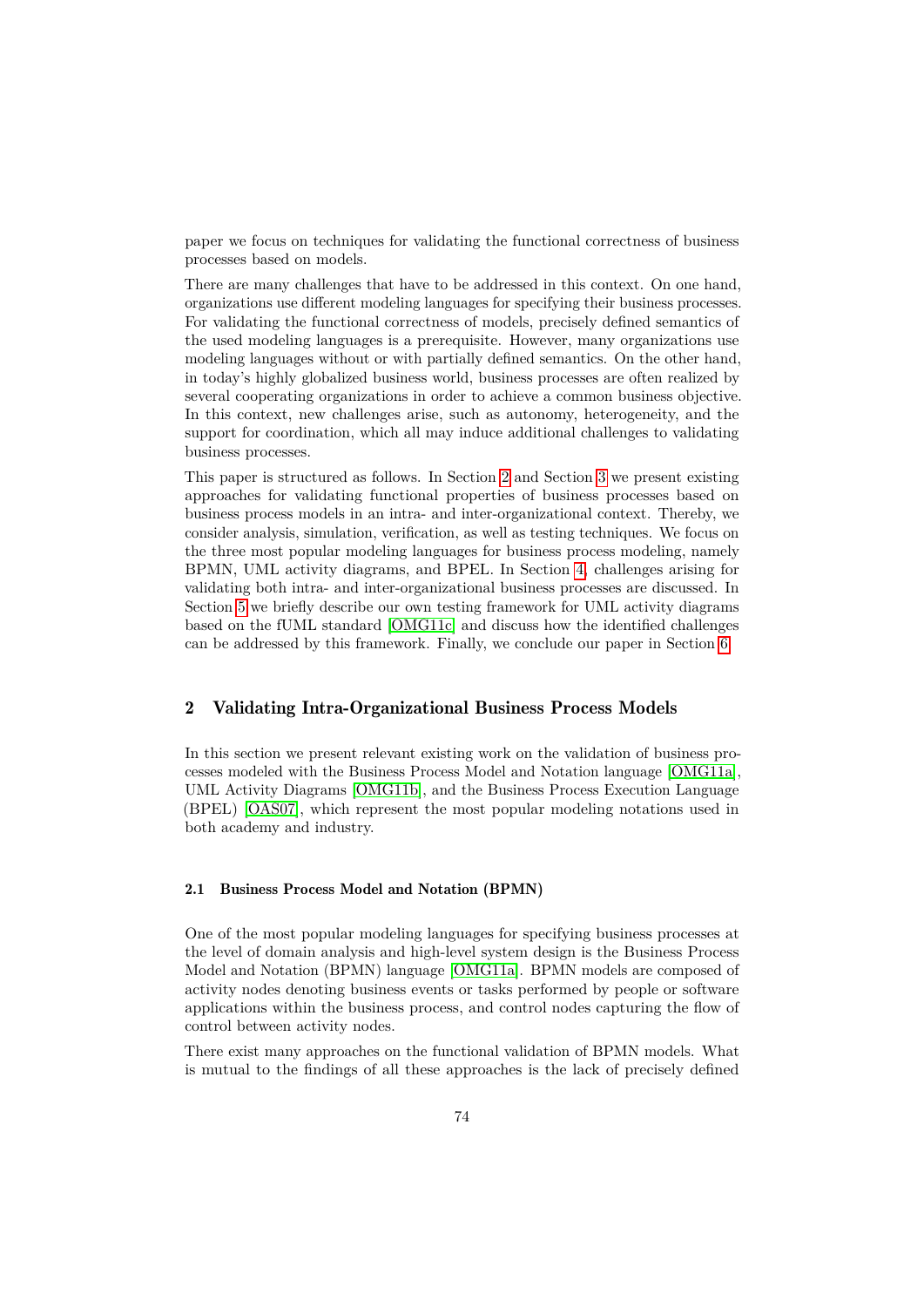semantics of BPMN which is a prerequisite for the behavioral interpretation of BPMN models necessary for realizing their validation.

Dijkman *et al.* [\[DDO08\]](#page-11-0) present an approach for statically analyzing business process models defined with BPMN. In this approach mapping rules are defined for transforming BPMN models into Petri Net models. The authors identified several issues with the BPMN specification, such as imprecisely defined semantics of executing a business process with several start events and proper process instance completion. The obtained Petri Net model is used as input for the ProM tool to check (1) the absence of dead tasks (i.e., tasks that cannot be executed) and (2) the proper completion of the business process model (i.e., the state of a process model in which an end event is reached and no other task is enabled).

Another similar approach is described by Raedts *et al.* [\[RPU](#page-12-4)<sup>+</sup>07]. Their approach is based on translating a BPMN model into an Extended Petri Net model and then translating the Extended Petri Net model into mCRL2, a process algebraic language, after which the mCRL2 toolset can be used. Based on this approach, the modeled business process can be statically analyzed, simulated, or verified, e.g., for analyzing its performance (e.g., process execution time) and verifying soundness. A process model is considered sound if each state in the Petri Net can be reached at least once in one of the possible executions, the final state of the Petri Net is reachable from any state of the possible executions (deadlock free), and for each execution of the Petri Net the final state is reachable (proper process completion) [\[vdA98\]](#page-12-5).

A different approach is presented by Ligeza *et al.* [\[LKNP12\]](#page-12-6). Their approach is based on leveraging a rule-based system which is implemented in Prolog and composed of business rules and BPMN models specifying a business process to analyze previously defined correctness criteria, as well as the correctness of data flows. These criteria include the correctness of process components (tasks), data flows, splits, merge nodes, and finally of the overall process.

#### 2.2 UML Activity Diagrams

The Unified Modeling Language (UML) [\[OMG11b\]](#page-12-2) is a popular modeling language for specifying structural and behavioral aspects of a software system. The structural aspects describe the objects that exist in the system, as well as relationships among these objects. Behavioral aspects define both the history of interactions between objects over time, as well as the communication of objects to accomplish certain goals. UML contains many types of diagrams, such as class, object, sequence, activity, and state machine diagram, that enable a user to comprehensively specify all necessary details of a system, both on a high and a low level of abstraction. An investigation of the expressiveness and adequacy of the UML activity diagram notation for specifying business processes is presented by Dumas and ter Hofstede [\[DtH01\]](#page-11-1). They conclude, that despite some issues with the semantics specification and few missing modeling concepts, UML activity diagrams are expressive enough to be used for specifying business processes.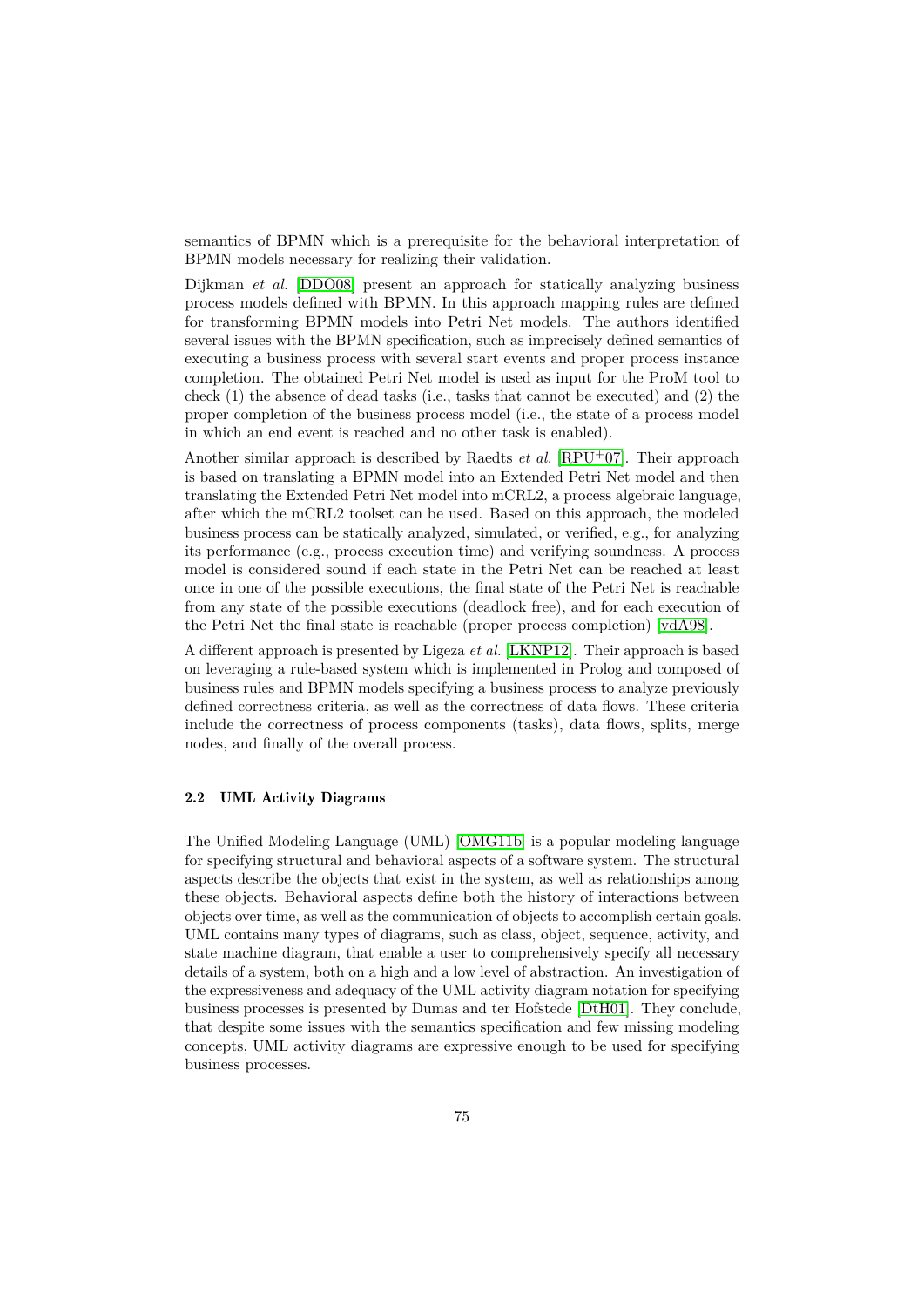One approach that enables to validate the functional correctness of UML activity diagrams is presented by Staines [\[Sta08\]](#page-12-7). In this approach UML activity diagrams are translated into Petri Net models, which can subsequently be translated into Colored Petri Net models for which already existing analysis tools can be used to check properties, such as soundness.

Engels *et al.* [\[ESW07\]](#page-11-2) propose another approach for verifying the correctness of UML activity diagrams. Their approach is based on applying Dynamic Meta Modeling (DMM) for defining the behavioral semantics of activity diagrams based on graph transformations. They apply the existing model checker tool GROOVE to check the soundness of the analyzed activity diagram.

Eshuis and Wieringa [\[EW04\]](#page-11-3) present a tool for verifying activity diagrams which is an extension of the graph editing tool TCM. Upon specifying functional requirements and an activity diagram, both are translated into a transition system according to their formal semantics specification. This transition system serves as input for an existing model checker. In case that the requirements are not satisfied, a counter example is provided in the form of an execution trace that lead to the requirement violation.

All of these approaches specify the semantics of UML activity diagrams on their own, e.g., by translating them into Petri Nets. However, the semantics of a subset of UML has recently been precisely defined and standardized by the fUML standard [\[OMG11c\]](#page-12-0) which specifies a virtual machine for executing UML activity diagrams. Based on the fUML virtual machine we elaborated a testing framework in previous work [\[MLMK13\]](#page-12-8), which will be described in more detail in Section [5.](#page-8-0)

#### 2.3 Web Services and Business Process Execution Language (BPEL)

In order to achieve interoperability between applications based on Web standards (e.g., SOAP, WSDL, UDDI), Web services are commonly used as implementation technology as they enable a loosely coupled integration of heterogeneous systems.

In order to define and execute a complex business process based on Web services, the Business Process Execution Language (BPEL) can be used. It provides a model and a grammar based on XML for describing collaborating business processes through which a complex business process is realized. It entails interaction through Web service interfaces and a logic for coordinating these interactions.

Mayer and Lübke [\[ML06\]](#page-12-9) propose an architecture and implementation of a unit testing framework for validating processes defined with BPEL. The architecture of the framework is composed of four layers: test specification (i.e., how the test data and its behavior are specified), test organization (tests are organized into test cases, test suites, and test runs), test execution (test and process under test must be executed), and test result layer (results must be gathered, logged, and presented to the user). Possibly incorrect data received from the process under test is categorized into three types: incorrect content, no message returned, or an incorrect number of received messages.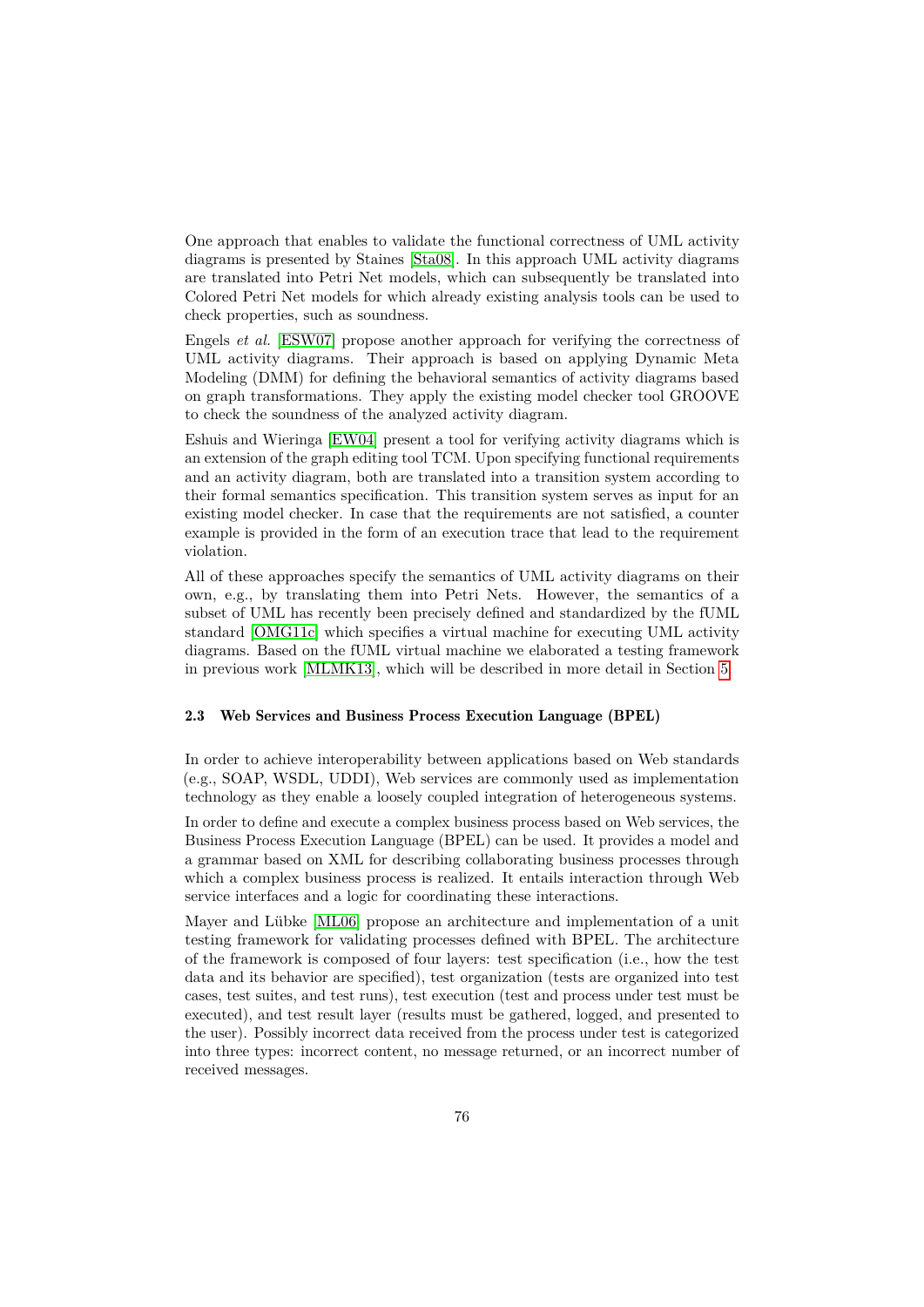Li and Sun [\[LS06\]](#page-12-10) propose another implementation of a unit testing framework for BPEL, called BPELUnit. The basic idea of the framework is to transform process interactions through Web service invocations to class collaborations using method calls, and to then apply object-oriented testing techniques. Firstly, interface descriptions of the Web services under test are transformed into corresponding Java interfaces upon which mock objects are created that represent partner processes that are directly invoked by the process under test. A mock object for a process defines expected invocations and return values of the process and validates that invocations are performed with correct parameters during runtime. The authors identified several advantages of their framework: the testing process does not rely on the availability of partner processes, test case writing is simplified, the test case execution time is improved, and automatic regression testing is enabled.

Weber *et al.* [\[WHM10\]](#page-12-11) suggest that soundness of business process models is a necessary but insufficient condition for correctness, and that it might me necessary to take into account also the effects of executing individual activities within the process. Their approach includes the verification of effect conflicts (consistency of effects of parallel activities), precondition conflicts (consistency of preconditions of activities), reachability (are there activities that are not reachable within possible executions), and executability (are there activities whose preconditions are false at the time they need to be executed).

## <span id="page-4-0"></span>3 Validating Inter-Organizational Business Process Models

To maintain a certain level of competitiveness, collaboration between partner companies is essential. In this context, companies focus on their specialized functions for which they have expertise, complementing their business processes with partners and suppliers. In such an environment, companies rely on inter-organizational business processes to realize their business. Bouchbout and Alimazighi [\[BA11\]](#page-11-4) define inter-organizational business process as an organized group of joined activities carried out by two or more organizations to achieve a common business objective. The design and implementation of inter-organizational business processes open up new challenges that need to be addressed: the flexibility and ability to cope with change, decentralized management, peer-to-peer interactions, preservation of enterprise autonomy and privacy, and support for interoperability.

Breu *et al.* [\[BDE](#page-11-5)<sup>+</sup>13] point out several important aspects of inter-organizational processes: *distribution* (either one party is serving as a controller of the complete process, or no party is in control of the whole process), *behavior* (different languages for describing choreographies exist), *data* (data can be distributed between collaborating parties), and *resources* (quality of service and service-level agreements are necessary for establishing trust between parties concerning provided resources). The authors identify four main challenges of inter-organizational processes: flexibility, correctness, traceability, and scalability. *Flexibility* is defined as the variability of participating intra-organizational processes, looseness of their interactions, adapta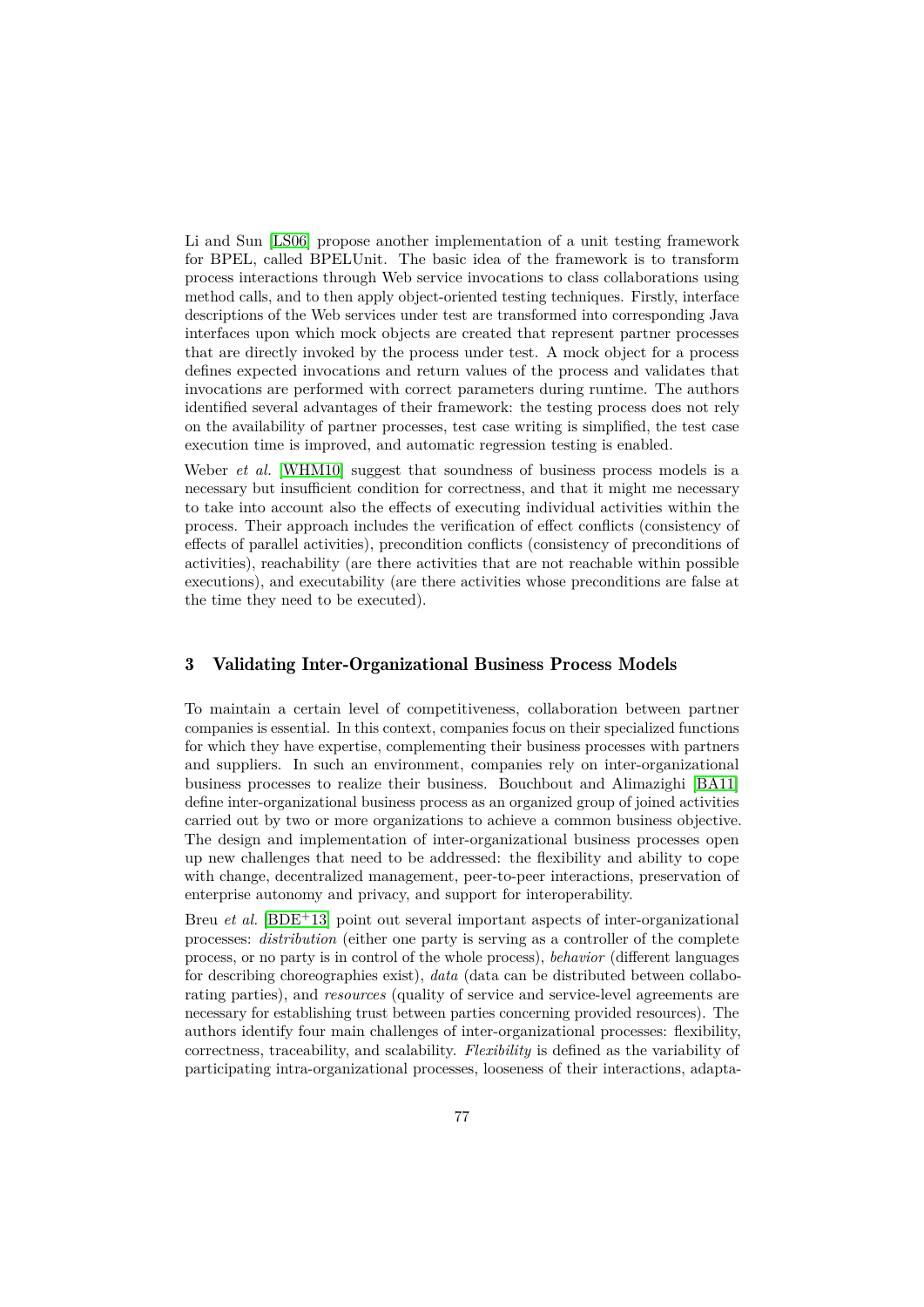tion as capability to adapt the process to emerging events, and evolution as ability to change the process according to changed business requirements. *Correctness* is a prerequisite of both intra- and inter-organizational processes, as it ensures non-disrupted functioning of a business process. *Traceability* is defined as the need to monitor which progress is made at which point in time for which steps of the process. And finally, *scalability* is necessary for ensuring the reliability of the process execution as the computing resource requirements change over time.

In Section [2](#page-1-0) we gave an overview of existing approaches for validating intraorganizational business process models. However, for validating inter-organizational business processes, their peculiarities compared to intra-organizational business processes have to be taken into consideration. In the following, we provide an overview of existing approaches for validating the functional correctness of inter-organizational business processes.

Van der Aalst [\[vdA98\]](#page-12-5) presents an approach for analyzing and verifying inter-organizational workflows. Each workflow of each participating partner is modeled as a Petri Net model and additional modeling concepts are used for defining the connections between communicating workflows. For each individual Petri Net model describing an intra-organizational workflow, the concept of *soundness* can be verified by using standard Petri Net techniques. The communication between partner processes in an inter-organizational process can be either synchronous or asynchronous. Synchronous communication is modeled as direct connection between transitions of Petri Nets defining the participating partner processes. Asynchronous communication is modeled as a connecting place between transitions of the Petri Nets defining the participating partner processes. A Petri Net model describing an inter-organizational business process is considered sound if it is both *locally* sound (each Petri Net model of each participating partner is sound) and *globally* sound (the complete Petri Net model of the inter-organizational process is sound).

Martens *et al.* [\[MMGF06\]](#page-12-12) present a similar approach for analyzing and verifying the *compatibility* of BPEL processes. They define two dimensions of compatibility: *syntactical* compatibility (two BPEL processes can be composed only if the provided interfaces of those two processes are mutually compatible) and *behavioral* compatibility (the behavior provided by two processes must be compatible). The approach is again based on Petri Net models. BPEL processes are translated into Petri Net model representations which are then combined into a single Petri Net model. Thereof the soundness is checked for the combined Petri Net model.

Similarly, Dumas *et al.* [\[DBN08\]](#page-11-6) discuss the notion of protocol compatibility between Web services and review a number of techniques for detecting incompatibilities and for synthesizing adapters for otherwise incompatible services.

Benatallah *et al.* [\[BT04\]](#page-11-7) define different types of protocol compatibility, corresponding to different levels of service interoperability. They show how given two services and their specifications it is possible to formally determine their level of compatibility. In addition, they present how to identify similarities and differences between protocols, in order to asses their equality and replaceability.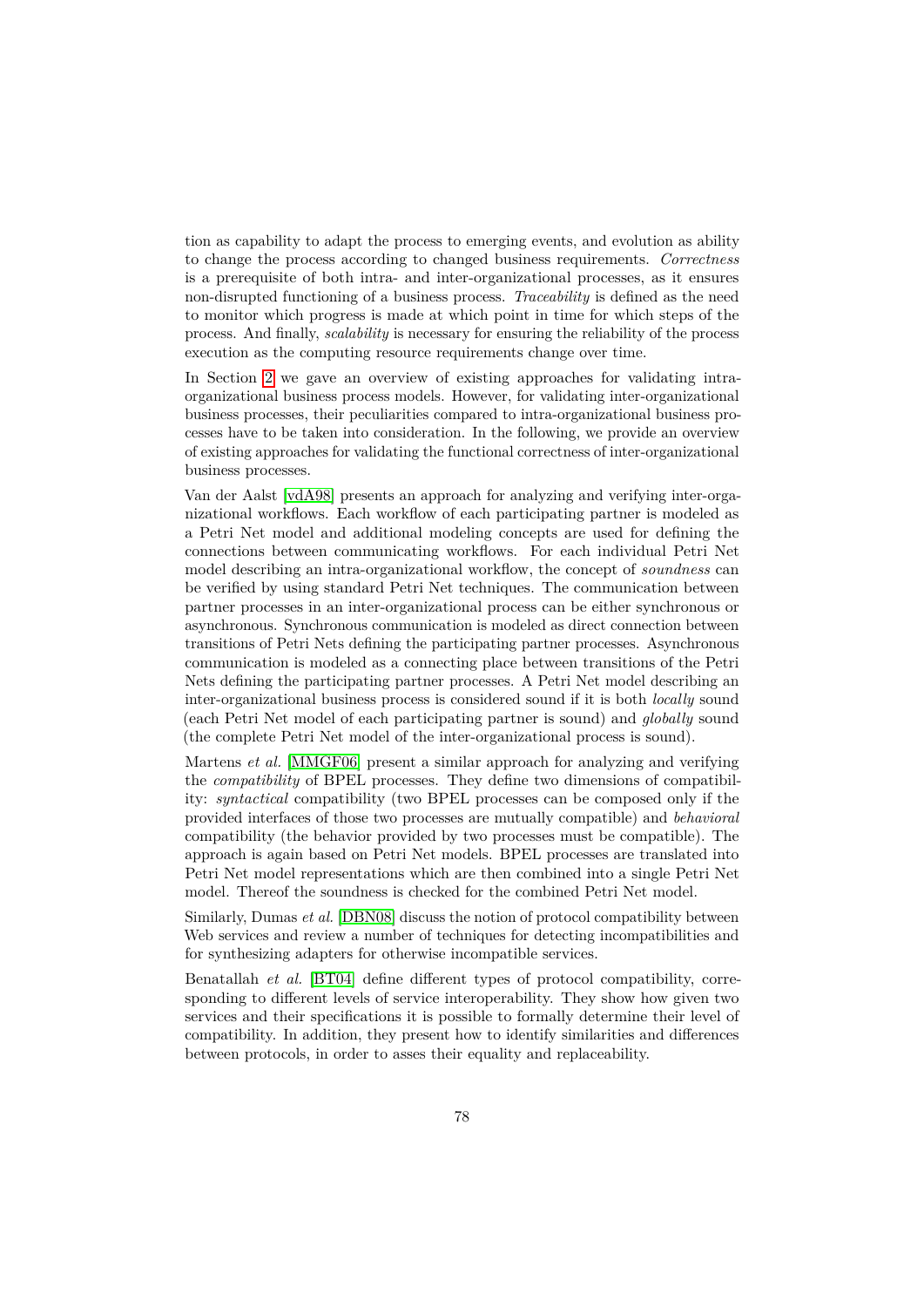| <b>Intra-Organizational Business Processes</b> |                                                     |                                   |   |                           |                |
|------------------------------------------------|-----------------------------------------------------|-----------------------------------|---|---------------------------|----------------|
| <b>Authors</b>                                 | <b>Technique</b>                                    | <b>Static analysis Simulation</b> |   | Verification              | <b>Testing</b> |
| <b>BPMN</b>                                    |                                                     |                                   |   |                           |                |
| Dijkman et al. [DDO08]                         | Translation into Petri Nets                         | $\pmb{\times}$                    |   |                           |                |
| Readts et al. [RPU+07]                         | Translation into Extended Petri Nets and mCRL2      | ×                                 | × | ×                         |                |
| Ligeza et al. [LKNP12]                         | Rule-based system                                   |                                   | × | ×                         |                |
| <b>UML AD</b>                                  |                                                     |                                   |   |                           |                |
| Staines [Sta08]                                | Translation into Colored Petri Nets                 | ×                                 | × | $\boldsymbol{\mathsf{x}}$ |                |
| Engels et al. [ESW07]                          | <b>Graph transformations</b>                        |                                   | × | ×                         |                |
| Eshuis and Wieringa [EW04]                     | Translation into transition systems                 |                                   |   | ×                         |                |
| <b>BPEL</b>                                    |                                                     |                                   |   |                           |                |
| Mayer and Lübke [ML06]                         | Unit test framework based on XML and Xpath          |                                   |   |                           | ×              |
| Li and Sun [LS06]                              | Unit testing framework based on JUnit               |                                   |   |                           | ×              |
| Weber et al. [WHM10]                           | Verification method exploiting semantic annotations |                                   |   | $\mathbf x$               |                |
| <b>Inter-Organizational Business Processes</b> |                                                     |                                   |   |                           |                |
| <b>PetriNet</b>                                |                                                     |                                   |   |                           |                |
| Van der Aalst [vdA98]                          | <b>Composition of Petri Nets</b>                    | ×                                 |   | ×                         |                |
| <b>BPEL</b>                                    |                                                     |                                   |   |                           |                |
| Martens et al. [MMGF06]                        | Translation into annotated Petri Nets               | ×                                 |   | $\boldsymbol{\mathsf{x}}$ |                |

<span id="page-6-0"></span>Table 1: Overview of approaches for validating business process models.

Another approach for ensuring the correctness of a business process in an interorganizational context is to analyze its compliance with so-called *reference models*. Reference models provide a set of generally accepted, sound, and efficient processes and can help to speed up and optimize the design of business process models as well as ease the compliance with regulations and requirements. An approach for measuring the compliance of processes with reference models is described by Gerke *et al.* [\[GCC09\]](#page-11-8). In their approach they define compliance as the degree to which a process model behaves in accordance with a reference model. Compliance is measured by validating the process instances of a model (i.e., possible executions) against the reference model by determining whether they are valid instances of the reference model or their degree of deviation.

A similar approach is provided by Weidlich *et al.* [\[WMPW11\]](#page-12-13). In this approach the behavioral consistency between a business process model specifying the system and a workflow model as implementation of that system is analyzed. Behavioral consistency of the two models is defined in terms of a causal behavioral profile, which represents a behavioral abstraction that includes dependencies in terms of order, exclusiveness, and causality between pairs of activities in the models. Besides the order of potential occurrences, also optionality and causality are described. Optionality of a transition is defined as the existence of a firing sequence leading from the initial to the final marking of the system which does not contain the transition. Causality is defined as the restriction that the transition can occur in the firing sequence only after another given transition. One application for causal behavioral profiles is to check the conformance of process logs captured for the execution of a system to the modeled process. This conformance is measured as to what degree the behavior of the log is captured in the respective model.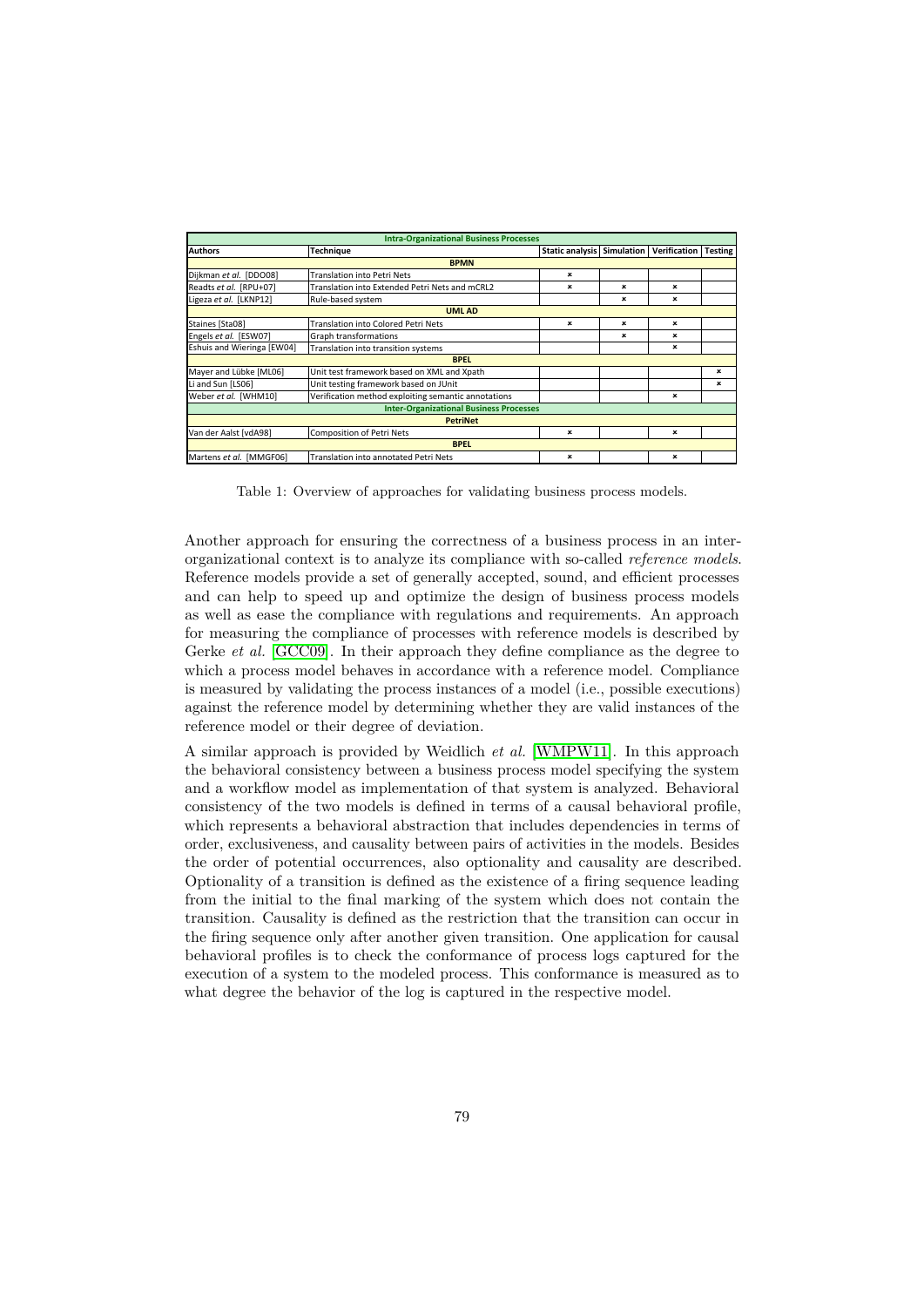#### <span id="page-7-0"></span>4 Challenges of Validating Business Process Models

In Section [2](#page-1-0) and Section [3](#page-4-0) we presented existing approaches for validating the functional correctness of intra- and inter-organizational business processes. An overview of the discussed approaches is provided in Table [1.](#page-6-0) Most of these approaches focus on analyzing the soundness of the modeled processes and are restricted to a specific modeling language—most of the modeling languages have no standardized formal behavioral semantics defined. Furthermore, there are many challenges in validating inter-organizational business processes, such as compositions of process models where some depending processes of business partners might only be available through contracts while their internals are not visible. Another challenge is the need for flexibility in terms of enabling the evolution of business processes without central control. All this leads to some still open challenges in validating inter-organizational business processes.

Another important challenge in validating business processes is the *variety of available modeling languages* for defining business processes and the lack of standardized behavioral semantics of these languages. Having a common language to specify the behavioral semantics of modeling languages might lead to standardized methods and tools for validating the correctness of business process models regardless of the used modeling language.

In inter-organizational business processes, several intra-organizational business processes of collaborating business partners are combined in order to accomplish a common business goal. If all of these intra-organizational business processes are defined by business process models and the connection between those business process models are defined, it is possible to combine them into one process model defining the complete inter-organizational process. Hence, based on this *combined business process model*, it is possible to validate the correctness of the inter-organizational process using the approaches for validating business process models presented in Section [2.](#page-1-0) This approach was followed by van der Aalst [\[vdA98\]](#page-12-5) and Martens *et al.* [\[MMGF06\]](#page-12-12) as described in Section 3.

However, one important challenge that has to be addressed when dealing with inter-organizational business processes is flexibility in terms of the *variability of participating intra-organizational processes*. Thus, cooperating partners might be unknown in advance and might change during the execution of an inter-organizational business process. In such a context, it is not realistic to assume the existence of a business process model defining the complete inter-organizational business process. In order to enable the validation of the correctness of each participating intra-organizational business process in this situation, the technique of *mocking* can be applied. In the realm of Web service testing, there exists some work on the automatic or semi-automatic generation of so-called mock services that imitate the services provided by partner organizations. The work done by Li and Sun [\[LS06\]](#page-12-10) presented earlier is an example for such an approach. Furthermore, *reference models* and *behavioral profiles* can help to validate the correctness of inter-organizational business processes in the situation where no business process model for the overall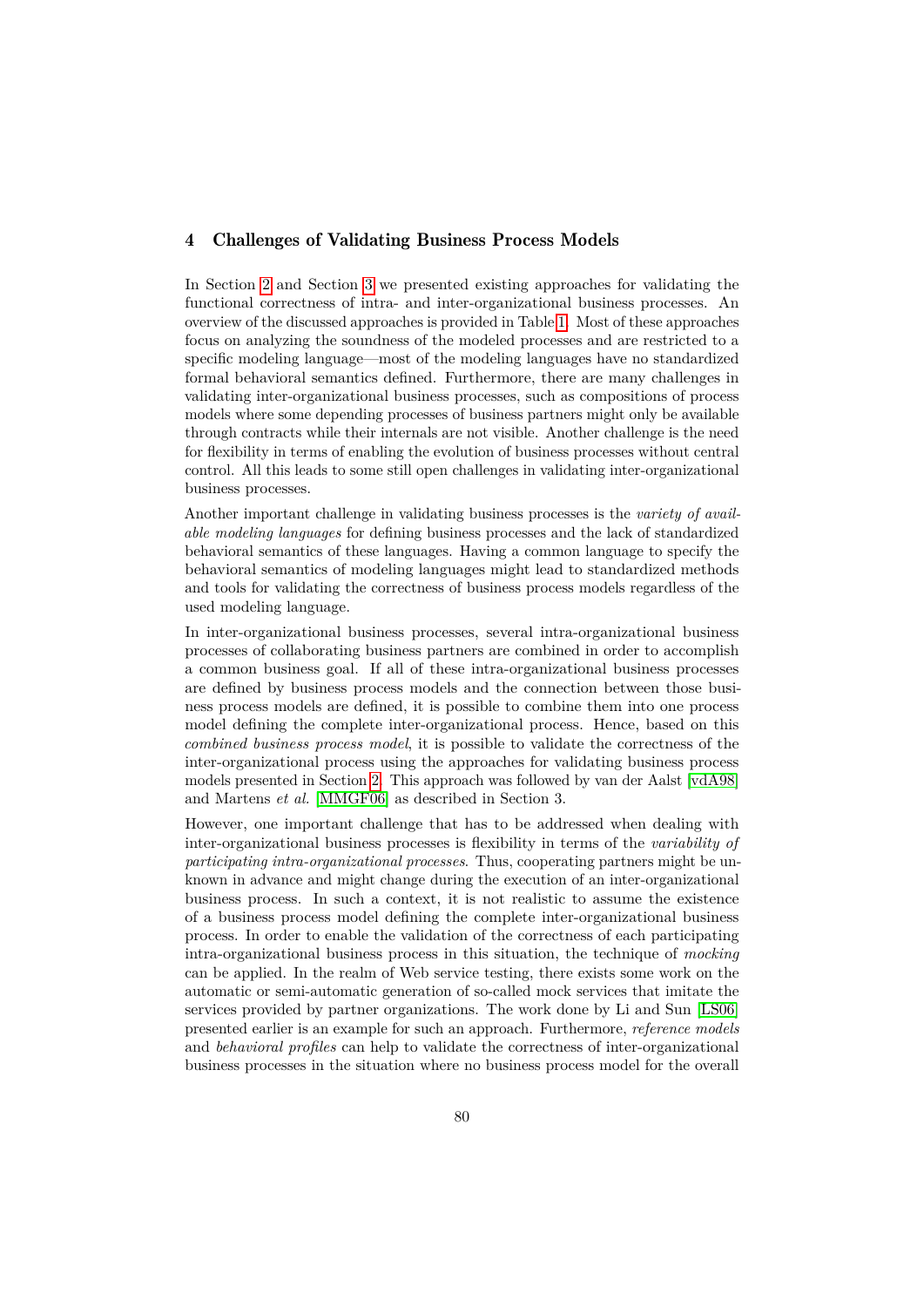process is available. In this context, validating the conformance of the business processes to mock objects or reference models respectively behavioral profiles is required. Work done in this area by Gerke *et al.* [\[GCC09\]](#page-11-8) and Weidlich *et al.* [\[WMPW11\]](#page-12-13) was described earlier. However, there is still an open issue of implementing these approaches in different modeling context.

The challenge of flexibility of inter-organizational business processes also includes the fact that *business processes can change* over time. *Regression testing* can be an essential technique for validating the correctness of inter-organizational processes in the event of changes. In software testing, regression testing is the process of selectively re-testing the software system to ensure that new bugs have been fixed and no other previously working functions have failed (regressed) as a result of changes to the system. With the application of test automation as provided by unit testing frameworks, regression testing is eased as it enables to specify tests and re-run them automatically. In Section [2](#page-1-0) we have discussed two unit testing frameworks for business process models developed by Mayer and Lübke [\[ML06\]](#page-12-9), and Li and Sun [\[LS06\]](#page-12-10). However, advanced techniques available for regression testing of software systems, such as automatically selecting the test cases that have to be re-run after a change, measuring the test coverage, and automatically generating additionally required test cases, have not been addressed so far by testing approaches for business processes.

# <span id="page-8-0"></span>5 Testing UML Activities: A Framework Based on fUML

In order to provide a precise and complete specification of the behavioral semantics of a subset of UML, the fUML standard [\[OMG11c\]](#page-12-0) was developed by OMG. The subset of UML addressed by the fUML standard consists of modeling concepts for defining the structure of a system with UML classes and the behavior of a system with UML activities. For defining activities, the fUML subset contains a set of predefined actions which can be used for defining object manipulations (objects and links between these objects can be created, destroyed, and modified) and communications between activities (activities can call other activities synchronously or asynchronously). Furthermore, modeling concepts for defining the flow of control and the flow of data between actions and activities are included in the fUML subset. The fUML standard defines a virtual machine that is capable of executing models compliant to this subset. This precise and complete semantics specification of UML activities enables the development of validation and verification methods and tools for business processes which are defined by UML activity diagrams.

In recent work [\[MLMK13\]](#page-12-8), we elaborated a testing framework for validating the functional correctness of UML activity diagrams based on the virtual machine provided by the fUML standard<sup>[1](#page-8-1)</sup>. An overview of our testing framework is depicted

<span id="page-8-1"></span><sup>&</sup>lt;sup>1</sup>We provide an implementation of our framework integrated with the Eclipse Modeling Framework. For more information about the implementation, we refer the interested reader also to our project website: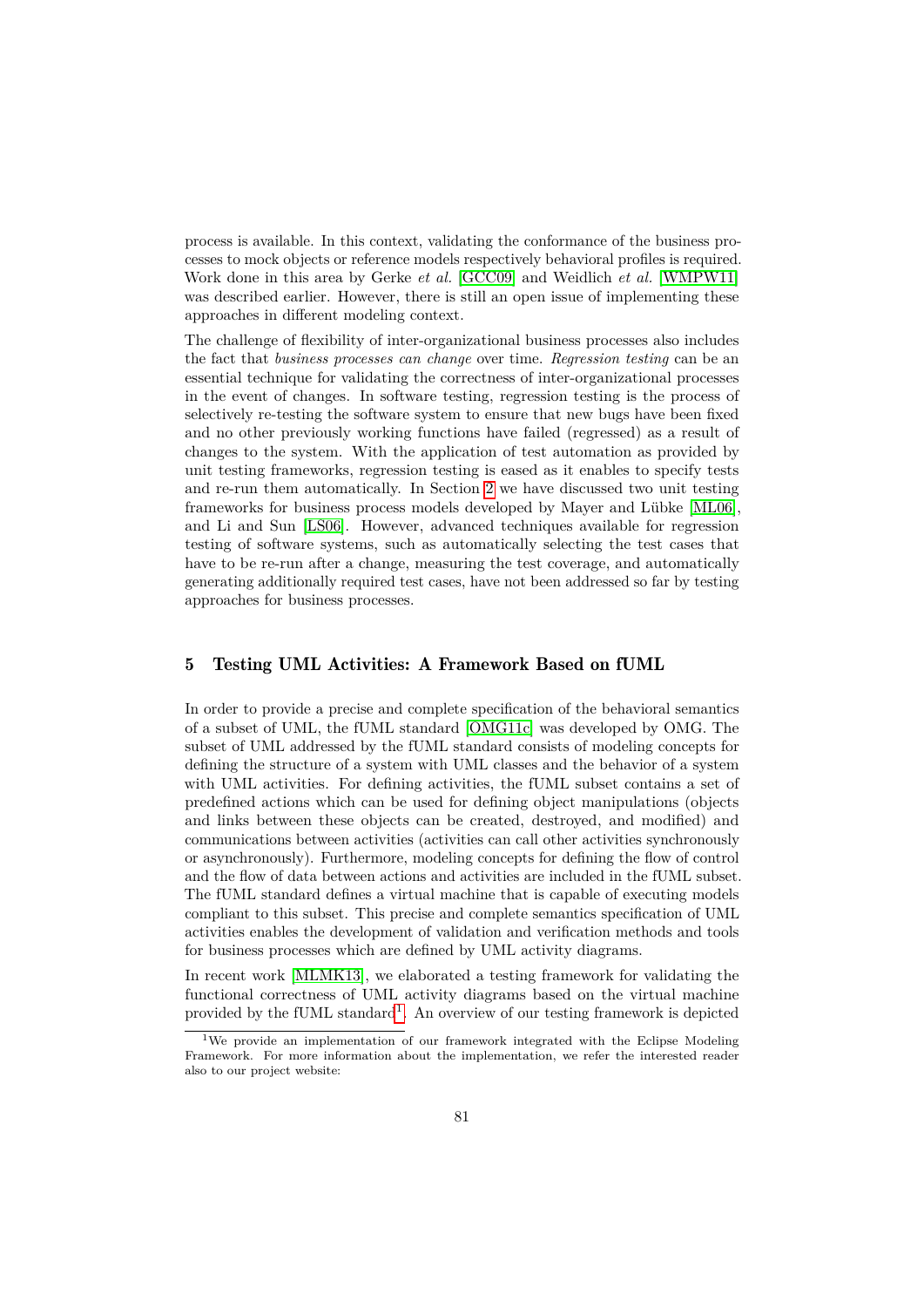

<span id="page-9-0"></span>Figure 1: Testing framework for UML activity diagrams based on fUML.

in Figure [1.](#page-9-0) It consists of a *test specification language* and a *test interpreter*. The test specification language enables to define *test suites* composed of *test cases* defining assertions on the behavior of UML activities as well as *test scenarios* defining input values for the execution of the UML activities under test. Each test case in the test suite is evaluated by executing the activity under test with the input values defined by a selected test scenario using the fUML virtual machine. From the execution of the activity under test, an execution trace is obtained from the fUML virtual machine, which captures the runtime behavior of the executed activity. Based on this captured information, the assertions on the behavior of the activity defined by the test case are evaluated and the test verdict is calculated.

We support two kinds of assertions that can be defined on the behavior of a UML activity: *execution order assertions* for validating the execution order of nodes contained by the activity and *state assertions* for validating the state of objects modified by the activity.

Execution order assertions are specified by defining the order in which nodes contained by the activity under test have to be executed. Furthermore, the testing framework supports the assertion of the expected execution order of selected activity nodes only. Validating the correct execution order of nodes contained by an activity is an important capability when they are used to define the steps of business processes. However, this is not considered by the approaches discussed in Section [2.](#page-1-0) These approaches focus on the analysis of soundness properties which could also be done using our testing approach. In this respect, we are currently working on extending our testing framework to support parallelism in activity diagrams. For this, execution paths of an activity relevant to the specified execution order may be computed and can be checked against the specified order assertions. Furthermore, by analyzing the activity and the calculated execution paths, we could for instance identify dead tasks and validate the proper completion of an activity for a given input.

State assertions can be used to validate the state of an object at a specific point in time of the execution of the activity under test. To express the point in time at which the object shall be validated, a temporal quantifier, a temporal operator,

<http://www.modelexecution.org>.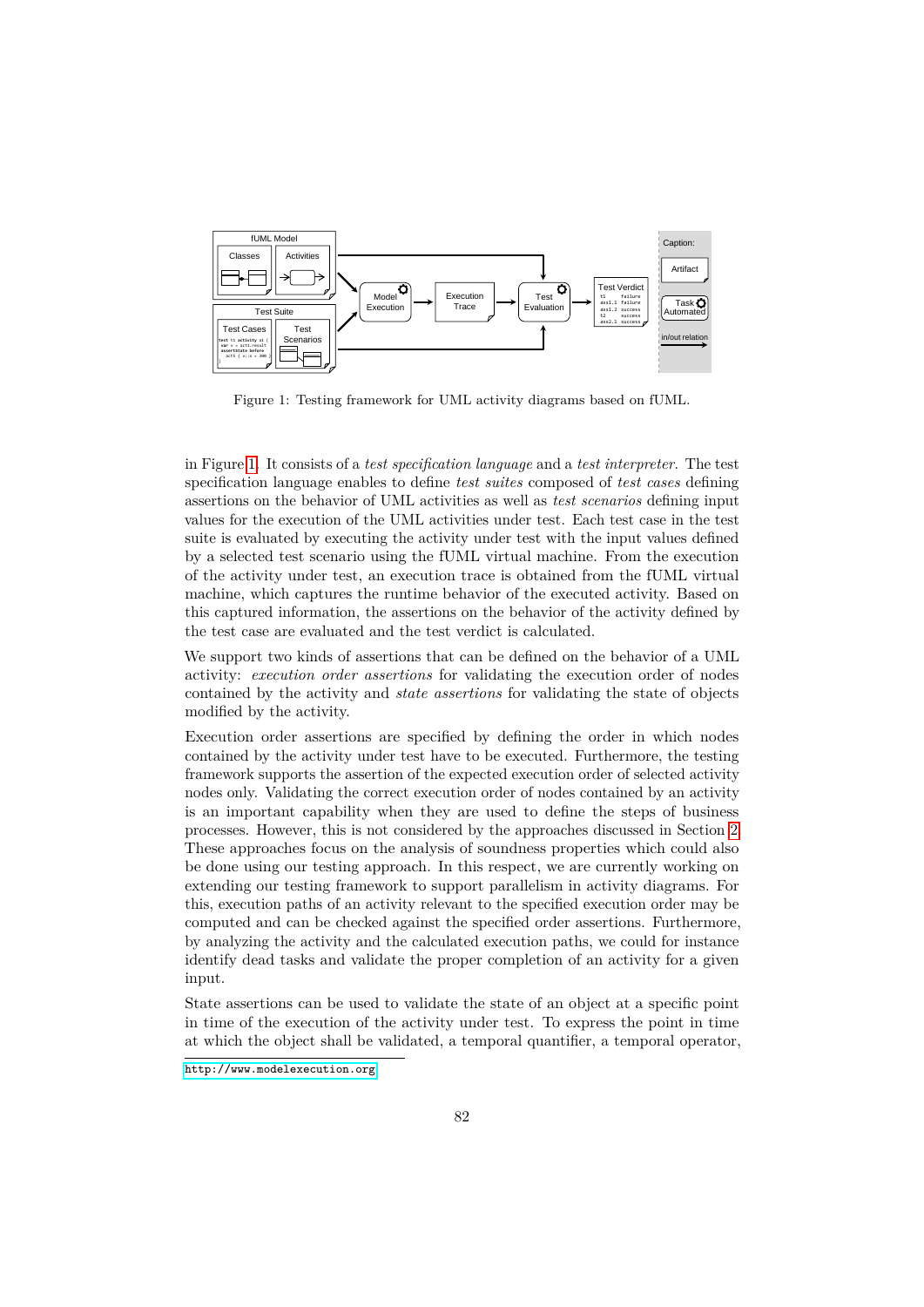and a reference activity node can be defined. Combining the temporal quantifier and the temporal operator it is possible to specify which states of the object should be checked after or before the execution of the reference activity node. A state assertion can contain several state expressions, each defining the expected value of one of the checked object's features. State assertions enable not only to validate the output of an activity execution, but also its intermediate results. This capability is usually not provided by unit testing frameworks, as they only enable to validate input-output relations.

Our framework enables to specify repeatable tests that can be automatically executed. Hence, it provides the necessary foundation for regression testing, which was identified as an enabling technique for supporting the evolution of interorganizational business processes. However, it still remains to investigate techniques for test selection, measurement of test coverage, and the automated generation of test cases.

In order to support testing of inter-organizational business processes in the situation where each business partner has only access to his own intra-organizational business process, mocking the required partner processes would be valuable. In such case it is necessary to specify and analyze the correspondence of the partner process implementations to mock activities. For this, the already described approach by Weidlich *et al.* [\[WMPW11\]](#page-12-13) could be used. We intend to investigate the possible application of this approach to UML activity diagrams.

# <span id="page-10-0"></span>6 Conclusion

As business process models become the main artifacts in business process management and information system development, validating their functional correctness becomes essential. In this paper we have presented several approaches for validating business process models in both intra- and inter-organizational context.

Most of these approaches are based on translating business process models into another formalism, such as Petri Nets, upon which standardized tools for analysis, simulation, and verification already exist. The reason for this is that the used modeling languages lack in providing formal execution semantics. Furthermore, most of the approaches concentrate on finding parts of a model that cannot be executed, as well as validating the proper execution completion of a model.

In the inter-organizational context, several business processes of collaborating partners are combined. Due to the needed flexibility of inter-organizational business processes, each partner might only have access to those parts of the process that they provide. In this situation it might be necessary to apply the techniques of mocking, where the processes provided by other partners are imitated, to enable the validation of the inter-organizational business process. The automatic or semiautomatic generation of such mocks might provide huge benefits. However, specifying behavioral contracts between business partners and checking the conformance of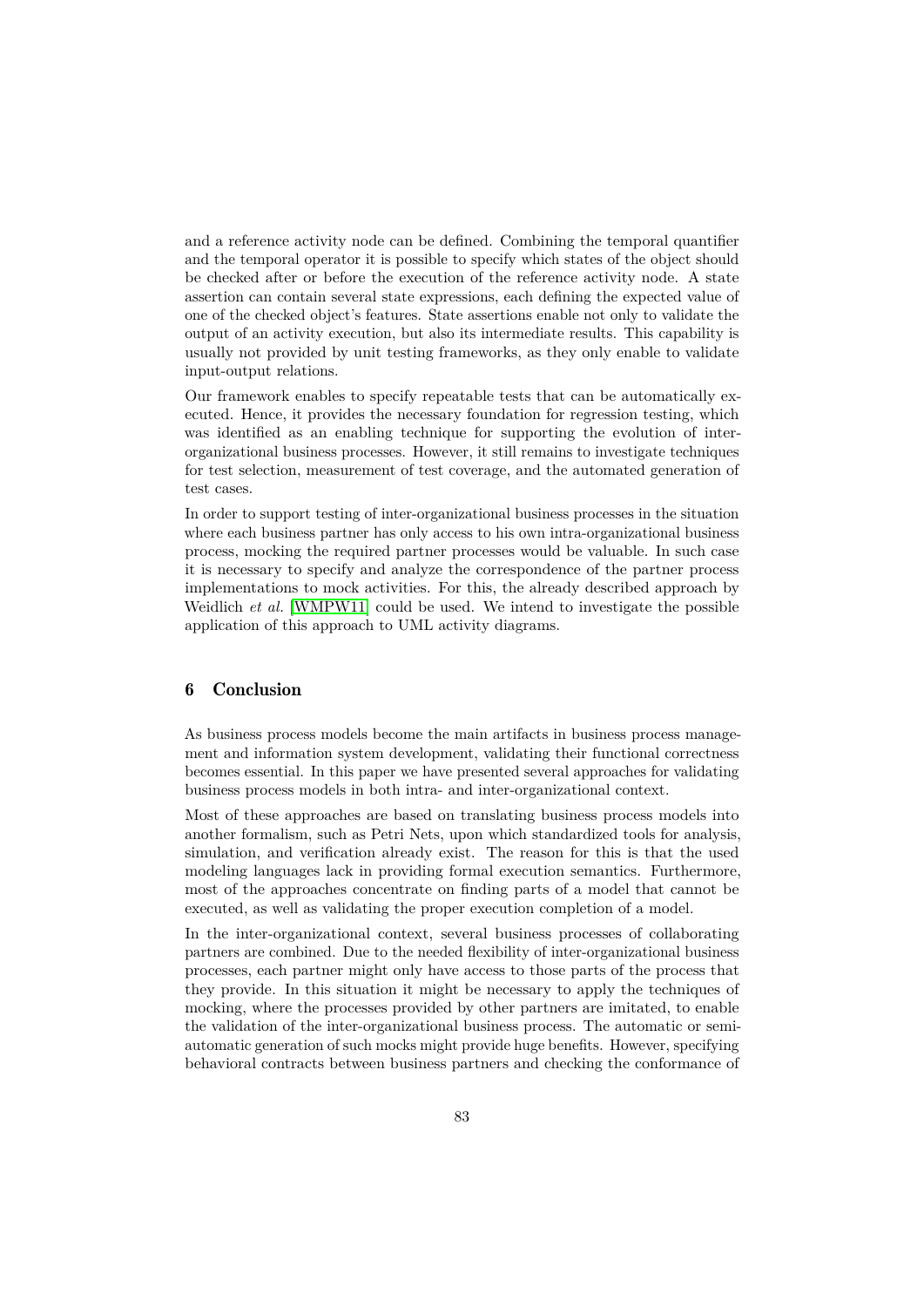implementations to those contracts are required.

The need for enabling the evolution of business processes constitutes another challenge in validating inter-organizational business processes which can be addressed by regression testing. However, advanced techniques, such as automated test case selection and generation do not exist so far.

In previous work we elaborated a framework for testing UML activity diagrams based on the fUML standard. Based on the identified challenges in validating business processes we are considering further extensions of our framework.

#### References

- <span id="page-11-4"></span>[BA11] K. Bouchbout and Z. Alimazighi. Inter-Organizational Business Processes Modelling Framework. In *Proc. of 15th East-European Conference on Advances in Databases and Information Systems (ADBIS'11)*, pages 45–54. CEUR-WS.org, 2011.
- <span id="page-11-5"></span>[BDE<sup>+</sup>13] R. Breu, S. Dustdar, J. Eder, C. Huemer, G. Kappel, J. Köpke, P. Langer, J. Mangler, J. Mendling, G. Neumann, S. Rinderle-Ma, S. Schulte, S. Sobering, and B. Weber. Towards Living Inter-organizational Processes. In *Proc. of 15th IEEE Conference on Business Informatics (CBI'13)*, pages 363–366. IEEE, 2013.
- <span id="page-11-7"></span>[BT04] B. Benatallah and F. Toumani. Analysis and Management of Web Service Protocols. In *Proc. of 23rd International Conference on Conceptual Modeling (ER'04)*, volume 3288 of *LNCS*, pages 524–541. Springer, 2004.
- <span id="page-11-6"></span>[DBN08] M. Dumas, B. Benatallah, and H. R. M. Nezhad. Web Service Protocols: Compatibility and Adaptation. *IEEE Data Engineering Bulletin*, 31(3):40–44, 2008.
- <span id="page-11-0"></span>[DDO08] R. M. Dijkman, M. Dumas, and C. Ouyang. Semantics and analysis of business process models in BPMN. *Information & Software Technology*, 50(12):1281– 1294, 2008.
- <span id="page-11-1"></span>[DtH01] M. Dumas and A. H. ter Hofstede. UML Activity Diagrams as a Workflow Specification Language. In *Proc. of 4th International Conference on the Unified Modeling Language (UML'01)*, volume 2185 of *LNCS*, pages 76–90. Springer, 2001.
- <span id="page-11-2"></span>[ESW07] G. Engels, C. Soltenborn, and H. Wehrheim. Analysis of UML Activities Using Dynamic Meta Modeling. In *Proc. of 9th International Conference on Formal Methods for Open Object-Based Distributed Systems (FMOODS'07)*, volume 4468 of *LNCS*, pages 76–90. Springer, 2007.
- <span id="page-11-3"></span>[EW04] R. Eshuis and R. Wieringa. Tool Support for Verifying UML Activity Diagrams. *IEEE Transactions on Software Engineering*, 30(7):437–447, 2004.
- <span id="page-11-8"></span>[GCC09] K. Gerke, J. Cardoso, and A. Claus. Measuring the Compliance of Processes with Reference Models. In *Proc. of Confederated International Conference On the Move to Meaningful Internet Systems (OTM'09)*, volume 5870 of *LNCS*, pages 76–93. Springer, 2009.